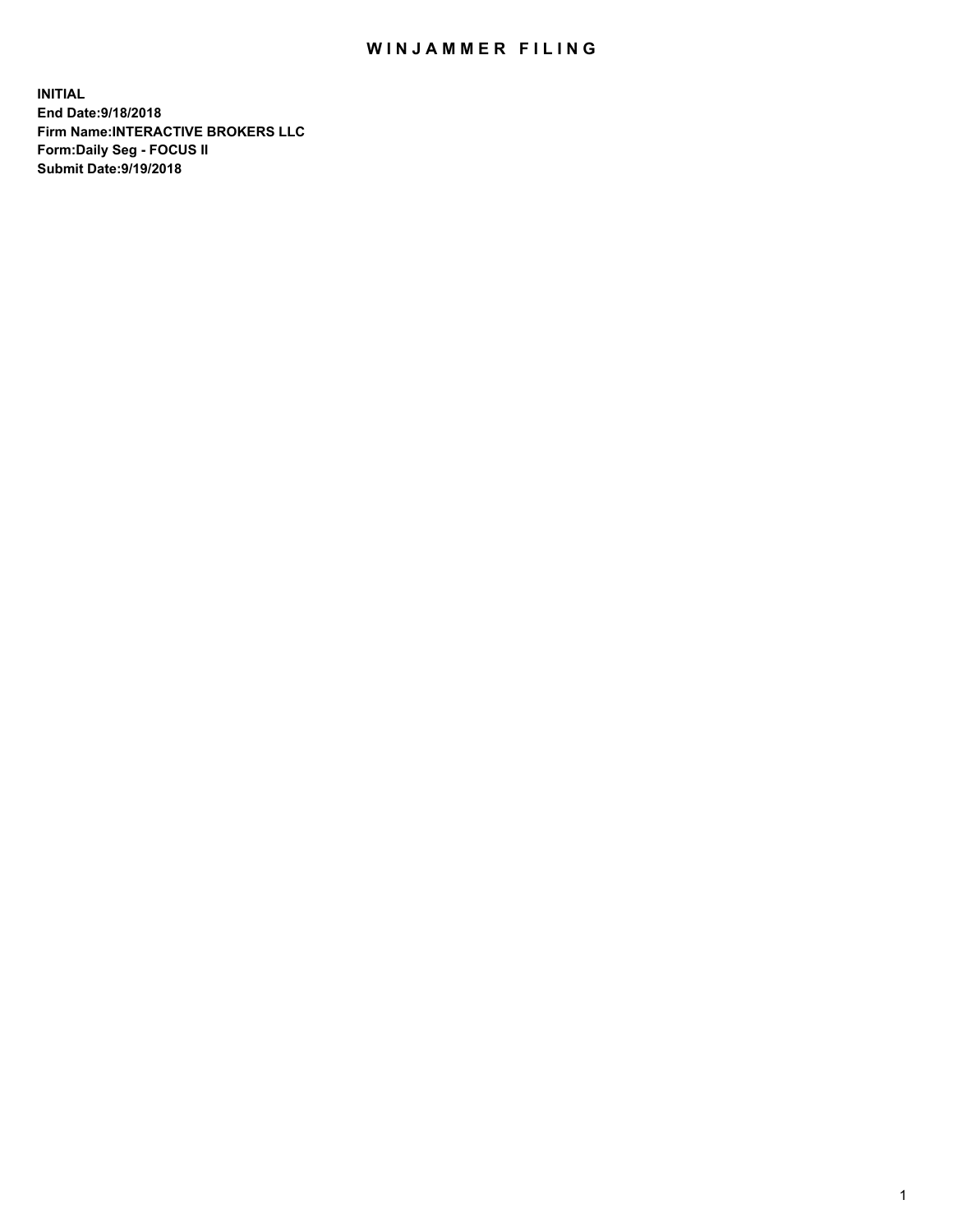**INITIAL End Date:9/18/2018 Firm Name:INTERACTIVE BROKERS LLC Form:Daily Seg - FOCUS II Submit Date:9/19/2018 Daily Segregation - Cover Page**

| Name of Company                                                                                                                                                                                                                                                                                                                | <b>INTERACTIVE BROKERS LLC</b>                                                                  |
|--------------------------------------------------------------------------------------------------------------------------------------------------------------------------------------------------------------------------------------------------------------------------------------------------------------------------------|-------------------------------------------------------------------------------------------------|
| <b>Contact Name</b>                                                                                                                                                                                                                                                                                                            | James Menicucci                                                                                 |
| <b>Contact Phone Number</b>                                                                                                                                                                                                                                                                                                    | 203-618-8085                                                                                    |
| <b>Contact Email Address</b>                                                                                                                                                                                                                                                                                                   | jmenicucci@interactivebrokers.c<br>om                                                           |
| FCM's Customer Segregated Funds Residual Interest Target (choose one):<br>a. Minimum dollar amount: ; or<br>b. Minimum percentage of customer segregated funds required:% ; or<br>c. Dollar amount range between: and; or<br>d. Percentage range of customer segregated funds required between:% and%.                         | $\overline{\mathbf{0}}$<br>$\overline{\mathbf{0}}$<br>155,000,000 245,000,000<br>0 <sub>0</sub> |
| FCM's Customer Secured Amount Funds Residual Interest Target (choose one):<br>a. Minimum dollar amount: ; or<br>b. Minimum percentage of customer secured funds required:% ; or<br>c. Dollar amount range between: and; or<br>d. Percentage range of customer secured funds required between:% and%.                           | $\overline{\mathbf{0}}$<br>0<br>80,000,000 120,000,000<br>0 <sub>0</sub>                        |
| FCM's Cleared Swaps Customer Collateral Residual Interest Target (choose one):<br>a. Minimum dollar amount: ; or<br>b. Minimum percentage of cleared swaps customer collateral required:% ; or<br>c. Dollar amount range between: and; or<br>d. Percentage range of cleared swaps customer collateral required between:% and%. | $\overline{\mathbf{0}}$<br><u>0</u><br>$\underline{0}$ $\underline{0}$<br>00                    |

Attach supporting documents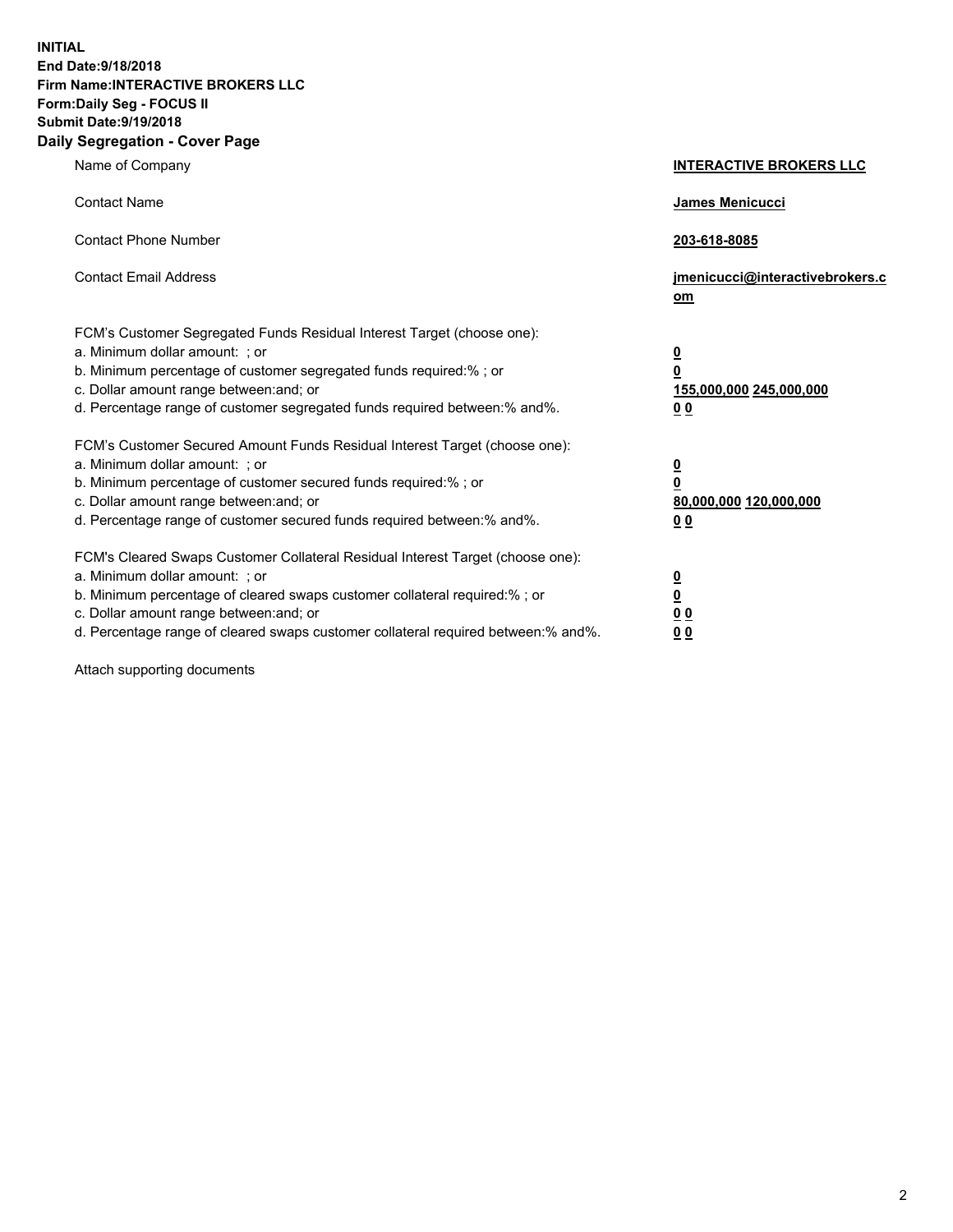## **INITIAL End Date:9/18/2018 Firm Name:INTERACTIVE BROKERS LLC Form:Daily Seg - FOCUS II Submit Date:9/19/2018 Daily Segregation - Secured Amounts**

|                | Daily Segregation - Secured Amounts                                                                  |                                                 |
|----------------|------------------------------------------------------------------------------------------------------|-------------------------------------------------|
|                | Foreign Futures and Foreign Options Secured Amounts                                                  |                                                 |
|                | Amount required to be set aside pursuant to law, rule or regulation of a foreign                     | $0$ [7305]                                      |
|                | government or a rule of a self-regulatory organization authorized thereunder                         |                                                 |
| $\mathbf{1}$ . | Net ledger balance - Foreign Futures and Foreign Option Trading - All Customers                      |                                                 |
|                | A. Cash                                                                                              | 441,053,065 [7315]                              |
|                | B. Securities (at market)                                                                            | $0$ [7317]                                      |
| 2.             | Net unrealized profit (loss) in open futures contracts traded on a foreign board of trade            | 2,906,310 [7325]                                |
| 3.             | Exchange traded options                                                                              |                                                 |
|                | a. Market value of open option contracts purchased on a foreign board of trade                       | 276,586 [7335]                                  |
|                | b. Market value of open contracts granted (sold) on a foreign board of trade                         | -30,414 [7337]                                  |
| 4.             | Net equity (deficit) (add lines 1. 2. and 3.)                                                        | 444,205,547 [7345]                              |
| 5.             | Account liquidating to a deficit and account with a debit balances - gross amount                    | 3,765 [7351]                                    |
|                | Less: amount offset by customer owned securities                                                     | 0 [7352] 3,765 [7354]                           |
| 6.             | Amount required to be set aside as the secured amount - Net Liquidating Equity                       | 444,209,312 [7355]                              |
|                | Method (add lines 4 and 5)                                                                           |                                                 |
| 7.             | Greater of amount required to be set aside pursuant to foreign jurisdiction (above) or line          | 444,209,312 [7360]                              |
|                | 6.                                                                                                   |                                                 |
|                | FUNDS DEPOSITED IN SEPARATE REGULATION 30.7 ACCOUNTS                                                 |                                                 |
| 1.             | Cash in banks                                                                                        |                                                 |
|                | A. Banks located in the United States                                                                | 53,408,840 [7500]                               |
|                | B. Other banks qualified under Regulation 30.7                                                       | 0 [7520] 53,408,840 [7530]                      |
| 2.             | <b>Securities</b>                                                                                    |                                                 |
|                | A. In safekeeping with banks located in the United States                                            | 397,538,308 [7540]                              |
|                | B. In safekeeping with other banks qualified under Regulation 30.7                                   | 0 [7560] 397,538,308 [7570]                     |
| 3.             | Equities with registered futures commission merchants                                                |                                                 |
|                | A. Cash                                                                                              | $0$ [7580]                                      |
|                | <b>B.</b> Securities                                                                                 | $0$ [7590]                                      |
|                | C. Unrealized gain (loss) on open futures contracts                                                  | $0$ [7600]                                      |
|                | D. Value of long option contracts                                                                    | $0$ [7610]                                      |
|                | E. Value of short option contracts                                                                   | 0 [7615] 0 [7620]                               |
| 4.             | Amounts held by clearing organizations of foreign boards of trade                                    |                                                 |
|                | A. Cash                                                                                              | $0$ [7640]                                      |
|                | <b>B.</b> Securities                                                                                 | $0$ [7650]                                      |
|                | C. Amount due to (from) clearing organization - daily variation<br>D. Value of long option contracts | $0$ [7660]<br>$0$ [7670]                        |
|                | E. Value of short option contracts                                                                   |                                                 |
| 5.             |                                                                                                      | 0 [7675] 0 [7680]                               |
|                | Amounts held by members of foreign boards of trade<br>A. Cash                                        | 109,382,238 [7700]                              |
|                | <b>B.</b> Securities                                                                                 | $0$ [7710]                                      |
|                | C. Unrealized gain (loss) on open futures contracts                                                  | 4,748,148 [7720]                                |
|                | D. Value of long option contracts                                                                    | 276,586 [7730]                                  |
|                | E. Value of short option contracts                                                                   | <u>-30,414</u> [7735] <u>114,376,558</u> [7740] |
| 6.             | Amounts with other depositories designated by a foreign board of trade                               | 0 [7760]                                        |
| 7.             | Segregated funds on hand                                                                             | $0$ [7765]                                      |
| 8.             | Total funds in separate section 30.7 accounts                                                        | 565,323,706 [7770]                              |
| 9.             | Excess (deficiency) Set Aside for Secured Amount (subtract line 7 Secured Statement                  | 121,114,394 [7380]                              |
|                | Page 1 from Line 8)                                                                                  |                                                 |
| 10.            | Management Target Amount for Excess funds in separate section 30.7 accounts                          | 80,000,000 [7780]                               |
| 11.            | Excess (deficiency) funds in separate 30.7 accounts over (under) Management Target                   | 41,114,394 [7785]                               |
|                |                                                                                                      |                                                 |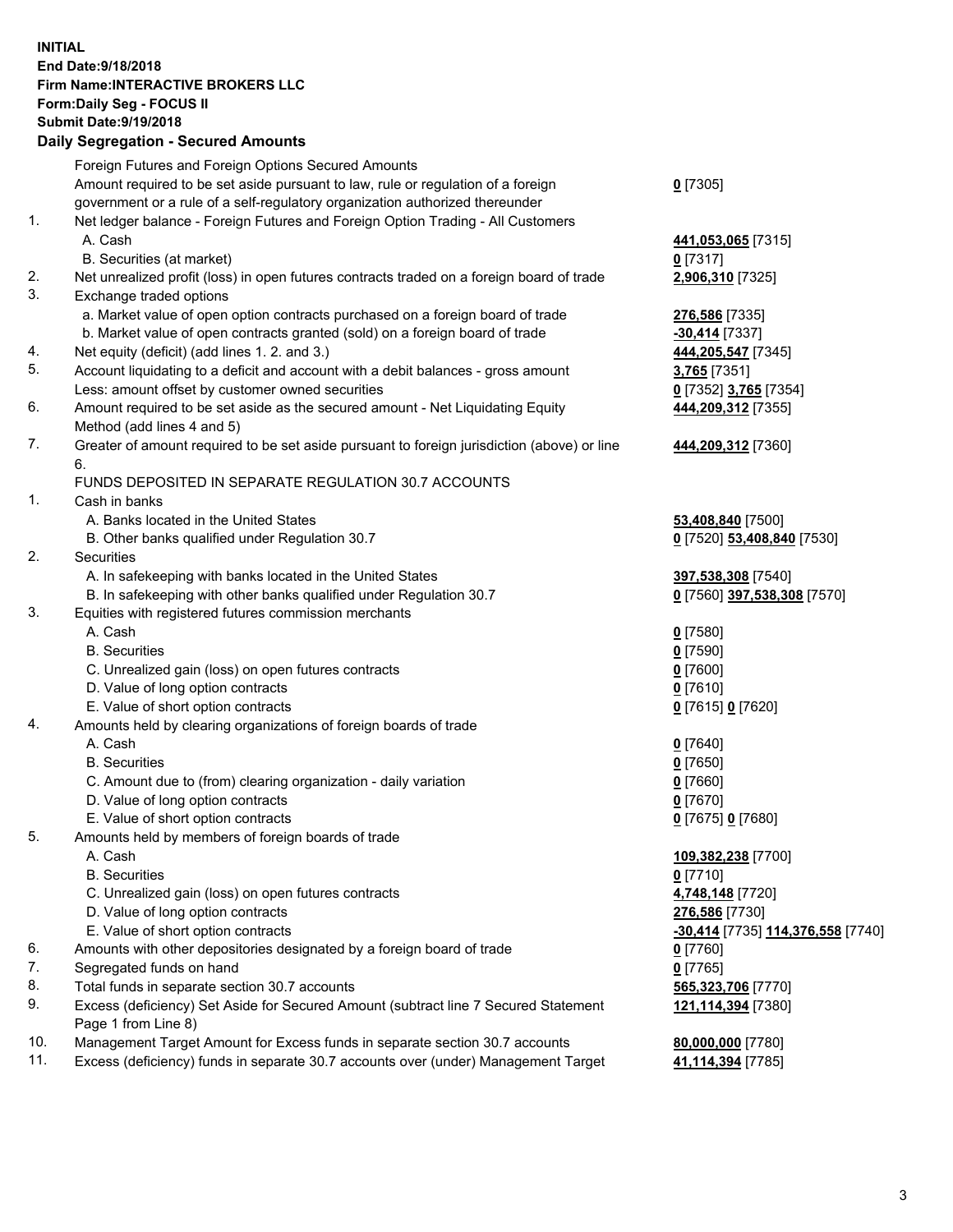**INITIAL End Date:9/18/2018 Firm Name:INTERACTIVE BROKERS LLC Form:Daily Seg - FOCUS II Submit Date:9/19/2018 Daily Segregation - Segregation Statement** SEGREGATION REQUIREMENTS(Section 4d(2) of the CEAct) 1. Net ledger balance A. Cash **3,998,438,910** [7010] B. Securities (at market) **0** [7020] 2. Net unrealized profit (loss) in open futures contracts traded on a contract market **-25,215,767** [7030] 3. Exchange traded options A. Add market value of open option contracts purchased on a contract market **143,950,358** [7032] B. Deduct market value of open option contracts granted (sold) on a contract market **-196,470,614** [7033] 4. Net equity (deficit) (add lines 1, 2 and 3) **3,920,702,887** [7040] 5. Accounts liquidating to a deficit and accounts with debit balances - gross amount **166,228** [7045] Less: amount offset by customer securities **0** [7047] **166,228** [7050] 6. Amount required to be segregated (add lines 4 and 5) **3,920,869,115** [7060] FUNDS IN SEGREGATED ACCOUNTS 7. Deposited in segregated funds bank accounts A. Cash **598,350,842** [7070] B. Securities representing investments of customers' funds (at market) **2,354,685,785** [7080] C. Securities held for particular customers or option customers in lieu of cash (at market) **0** [7090] 8. Margins on deposit with derivatives clearing organizations of contract markets A. Cash **27,071,887** [7100] B. Securities representing investments of customers' funds (at market) **1,190,874,729** [7110] C. Securities held for particular customers or option customers in lieu of cash (at market) **0** [7120] 9. Net settlement from (to) derivatives clearing organizations of contract markets **3,049,879** [7130] 10. Exchange traded options A. Value of open long option contracts **144,131,843** [7132] B. Value of open short option contracts **-196,655,631** [7133] 11. Net equities with other FCMs A. Net liquidating equity **0** [7140] B. Securities representing investments of customers' funds (at market) **0** [7160] C. Securities held for particular customers or option customers in lieu of cash (at market) **0** [7170] 12. Segregated funds on hand **0** [7150] 13. Total amount in segregation (add lines 7 through 12) **4,121,509,334** [7180] 14. Excess (deficiency) funds in segregation (subtract line 6 from line 13) **200,640,219** [7190] 15. Management Target Amount for Excess funds in segregation **155,000,000** [7194]

16. Excess (deficiency) funds in segregation over (under) Management Target Amount Excess

**45,640,219** [7198]